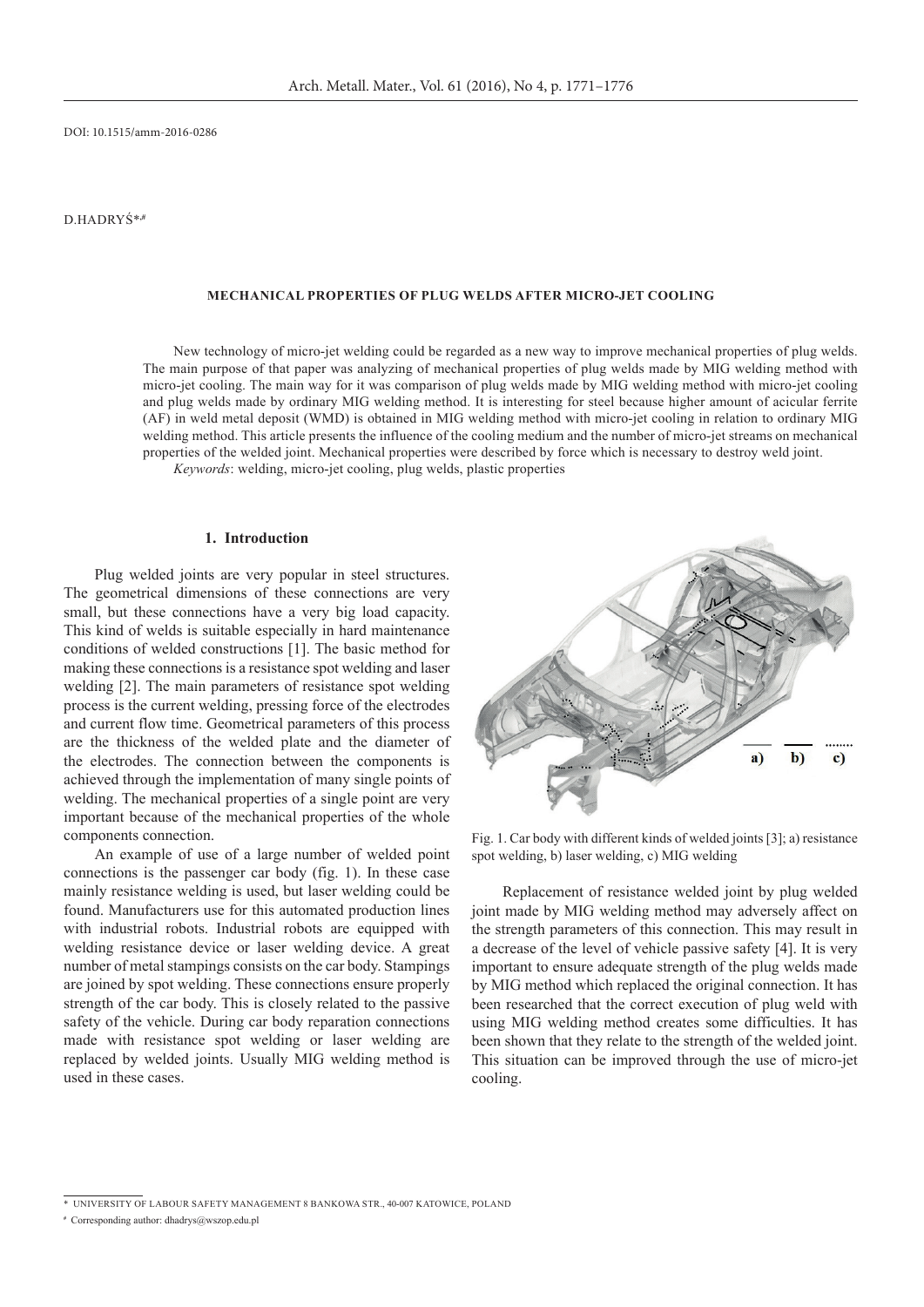# **2. Welding with micro-jet cooling**

Using of micro-jet cooling for plug welding is a very interesting solution. This solution introduces a forced cooling of plug weld immediately after welding. It allows to obtain interesting results in terms of the properties of the plug welded joint. Using of micro-jet cooling give possibility of steering of plug weld structure and properties of the plug weld. Result of it is high amount of AF in WMD. High amount of acicular ferrite influences positively on mechanical properties of plug weld [5, 6, 7]. Higher amount of AF in WMD can be obtain with welding with micro-jet cooling in comparison to traditional welding method. Amount of AF depends on parameters of micro-jet cooling process. These parameters are connecting with cooling intensity.

The intensity of the cooling is dependent on several parameters of the micro-jet cooling process [8, 9]. Main parameters are the type of cooling medium and the number of cooling streams. These parameters influence on mechanical properties of plug welds.

# **3. Experimental procedure and samples**

In order to evaluate mechanical properties of the welded joints investigations have been carried out. During investigations the forces necessary to destroy of the plug welds were observed. Results were compared for plug welds made

by traditional MIG welding method and for plug welds made by MIG welding method with using micro-jet cooling.

Two variables were very important during samples preparation. The first was kind of cooling medium and the second was number of micro-jet streams. Parameters of welding for samples preparation are corresponded with these variables. Argon was chosen as shielding welding gas. Argon, helium and nitrogen were chosen as a micro-jet cooling medium. The diameter of stream in micro-jet injector was always 50 µm. Pressure of cooling medium was always 0.5 MPa. Samples were welded with different number of microjet streams (1, 2 and 3). The main data about parameters of welding were shown in table 1.

In the literature, there is a division of plug welds made by welding methods with the consumable electrode. These joints are divided as follows [10]:

- joint with hole round hole or oblong hole is made in the outer sheet; the joint is formed with binder filling into the hole; the edges of the hole may be straight or angled in order to better melting,
- joint without hole  $-$  joint is formed by complete melting of the outer sheet and partial melting of the inner sheet without making a hole in outer sheet.

In investigation one kind of joints which were described above was used. Samples with plug welds with hole were made for tests. This kind of samples was shown in figure 2.

TABLE 1

| No. | Parameter                                                                        | Value                              |
|-----|----------------------------------------------------------------------------------|------------------------------------|
| 1.  | Diameter of wire                                                                 | $0,8$ mm                           |
| 2.  | Standard current, Voltage                                                        | 220 A; 24 V                        |
| 4.  | Shielding welding gas                                                            | Ar                                 |
| 5.  | Micro-jet cooling gas                                                            | Ar, He, N2                         |
| 6.  | Cooling gas pressure                                                             | $0.5\ \mathrm{MPa}$                |
| 7.  | Diameter of micro-jet cooling stream                                             | $50 \mu m$                         |
| 8.  | Number of tested micro-jet cooling jet;<br>arrow indicates direction of movement | 1(A)<br>$2(B+C)$<br>$3(A + B + C)$ |

Parameters of welding process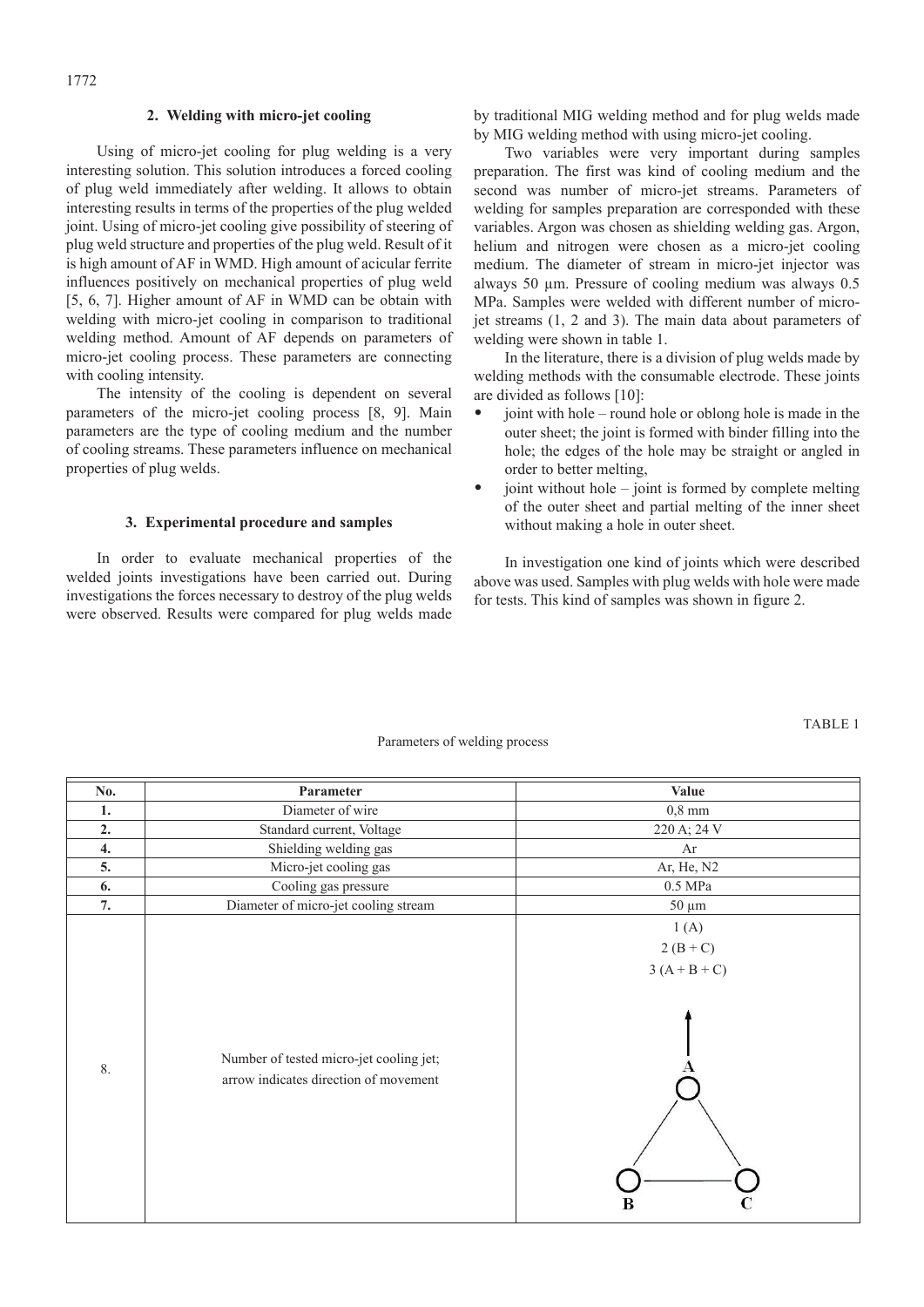

Fig. 2. Sample used in investigations

The samples have been made with S355J2G3 steel. Chemical constitution and mechanical properties of this steel have been shown in table 2 and table 3.

| No. | <b>Chemical element</b> | Content [%]     |
|-----|-------------------------|-----------------|
| 1.  | C                       | $max$ 0.2       |
| 2.  | Mn                      | $1.00 \div 1.5$ |
| 3.  | Si                      | $0.2 \div 0.55$ |
| 4.  | P                       | $max$ 0.04      |
| 5.  | S                       | $max$ 0.04      |
| 6.  | Cr                      | $max\ 0.3$      |
| 7.  | Ni                      | $max\ 0.3$      |
| 8.  | As                      | max 0.08        |
| 9.  | Сu                      | $max\ 0.3$      |

TABLE 2 Chemical constitution of steel used in investigation

TABLE 3

Mechanical properties of steel used in investigation

| No. | <b>Property</b>          | Value          |
|-----|--------------------------|----------------|
|     | Yield stress [MPa]       | 355            |
|     | Tensile strength [MPa]   | $510 \div 680$ |
|     | Elongation, $A_{80}$ [%] |                |

Investigations have been carried out with using test stand WDW-100E [11] which is presented in figure 3. Maximum tensile force corresponds with mass 10 Mg.



Fig. 3. Test stand WDW-100E; a) global view, b) holders for samples

The samples after welding have been formed in order to allow their installation in the test stand. Figure 4 presents sample preparation and manner of mechanical test.



Fig. 4. The sample preparation (a) and manner of mechanical test (b);  $F$  – tensile force [12]

# **4. Results and discussion**

Welding with micro-jet cooling technology was done with different kind of cooling medium and different number of micro-jet streams. Welds made by traditional MIG welding method and welds made by welding with micro-jet cooling technology were compared. The investigations have been carried out for all kind of samples. Figure 5 shows examples of the curves of the tensile force for different kinds of samples. In figure 6 average maximum tensile force was presented for all cases of samples. It means for different cooling medium and for different number of micro-jet streams. The results are the average of five tests.



Fig. 5. Examples of investigation results

In the case of the tensile force it must be noted that using micro-jet cooling witch argon and helium influences positively on results. Maximum tensile force was observed for samples welded with micro-jet cooling with argon. The value of tensile force for samples welded with micro-jet cooling with helium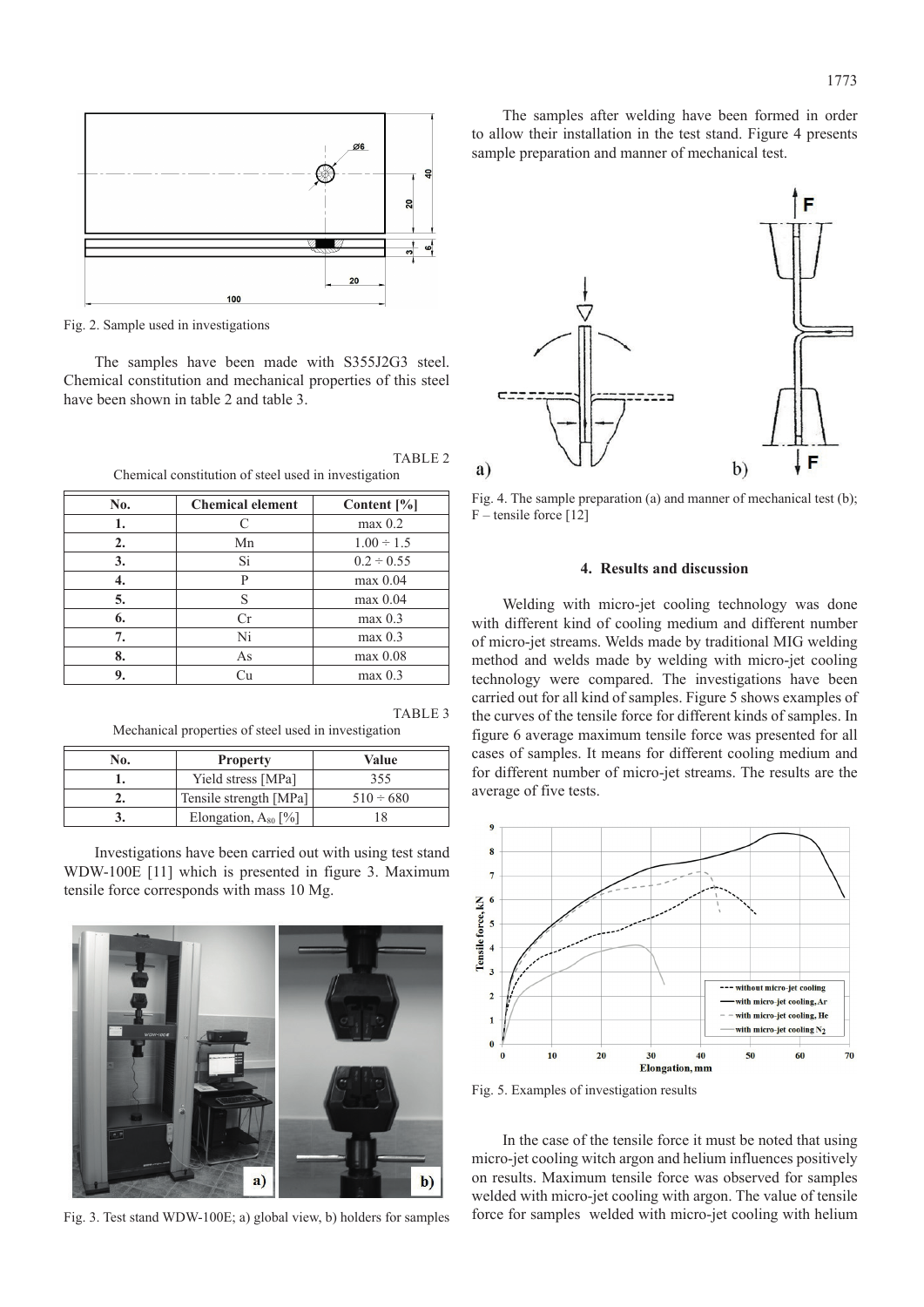was smaller, but it was still higher than for samples welded by traditional MIG welding method. The worst results were obtained for samples which were welded with micro-jet cooling with nitrogen. In this case using of micro-jet cooling influences negatively on results. In this case, the results are worse than for conventional MIG welding method.

A similar situation was in the case of the elongation. It must be noted that using micro-jet cooling witch argon also influences positively on investigation results. Maximum value of elongation was obtained for samples welded with micro-jet cooling with argon. Values of elongation for samples welded with micro-jet cooling with helium and for samples welded with conventional MIG welding method were similar. The lowest values of elongation were observed for samples welded with micro-jet cooling with nitrogen.



Fig. 6. Investigation results for different kind of samples

Comparison of average maximum tensile force shows that using of micro-jet cooling for welding influences on mechanical properties of the welded joints. The influence is different for different kind of cooling medium and for different number of micro-jet streams.

Average maximum tensile force for samples welded without micro-jet cooling achieved value about 6.5 kN. Using micro-jet cooling for welding effects different value of average maximum tensile force.

In the case of samples welded with argon as a microjet medium the average maximum tensile force was higher than for samples welded without micro-jet cooling. Average maximum tensile force for samples welded with micro-jet cooling with argon achieved value about 8,5 kN. For argon as a cooling medium average maximum tensile force increased about 30% in comparison to samples welded without microjet cooling. Using of micro-jet cooling with argon for welding influent positively on mechanical properties of the welded joints. This influence is very significantly.

In the case of samples welded with helium as a microjet medium the average maximum tensile force was higher than for samples welded without micro-jet cooling. It should be noted that results for argon were higher than values for helium. Average maximum tensile force for samples welded with micro-jet cooling with helium achieved value about 7.0 kN. For helium as a cooling medium average maximum tensile force increased about 7% in comparison to samples welded without micro-jet cooling. Using of micro-jet

cooling with argon for welding influent positively on mechanical properties of the welded joints, but it is not very significantly.

The lowest values of average maximum tensile force were observed for samples welded with nitrogen as a micro-jet medium. Average maximum tensile force for samples welded with micro-jet cooling with nitrogen achieved value about 4.2 kN. For nitrogen as a cooling medium value of average maximum tensile force achieved only 65% of value for samples welded without micro-jet cooling. Using of micro-jet cooling with argon for welding influent negatively on mechanical properties of the welded joints. This negative influence is very significantly.

In the case of different number of micro-jet streams during investigation different results were observed. Differences were not significantly and results were not unequivocal.

For argon the best results were observed for two micro-jet streams and the worst results were observed for three micro-jet streams. Differences between results for one micro-jet stream and two micro-jet streams were very small.

In the case of helium as a cooling medium the best results were observed for also for two micro-jet streams. The worst results were observed for one micro-jet stream. Differences between observed results were bigger than for results for argon.

Only for nitrogen situation was unequivocal. The bigger number of micro-jet stream, the less value of average maximum tensile force. For one micro-jet stream the biggest value of average maximum tensile force was observed and for three micro-jet streams the lowest value of average maximum tensile force was observed.

#### **5. Conclusions**

In this investigations plug welds were made by new method of welding (welding with micro-jet cooling) were compared witch welds made by ordinary welding method. New method of welding is very promising and capable of industrial application, mainly due to the significant improvement of weld properties and quality.

This work introduced comparison of mechanical properties of samples welded with micro-jet cooling and without micro-jet cooling. Three different cooling mediums (argon, helium, nitrogen) were used for micro-jet cooling of welds immediately after welding. Moreover, different number of micro-jet streams (1, 2, 3) were used for for micro-jet cooling. On the basis of investigations it is possible concluded that:

- a) micro-jet cooling with suitable cooling medium could be treated as an important element of improving MIG welding process results,
- b) micro-jet technology in welding with suitable cooling medium could improve mechanical properties of welds,
- c) argon and helium could be treated as an micro-jet gases in welding process,
- d) nitrogen could not be treated as an micro-jet gas in welding process,
- e) the number of jets during micro-jet cooling has influence on the welding process, but in this case this influence is not significant and is not unequivocal.